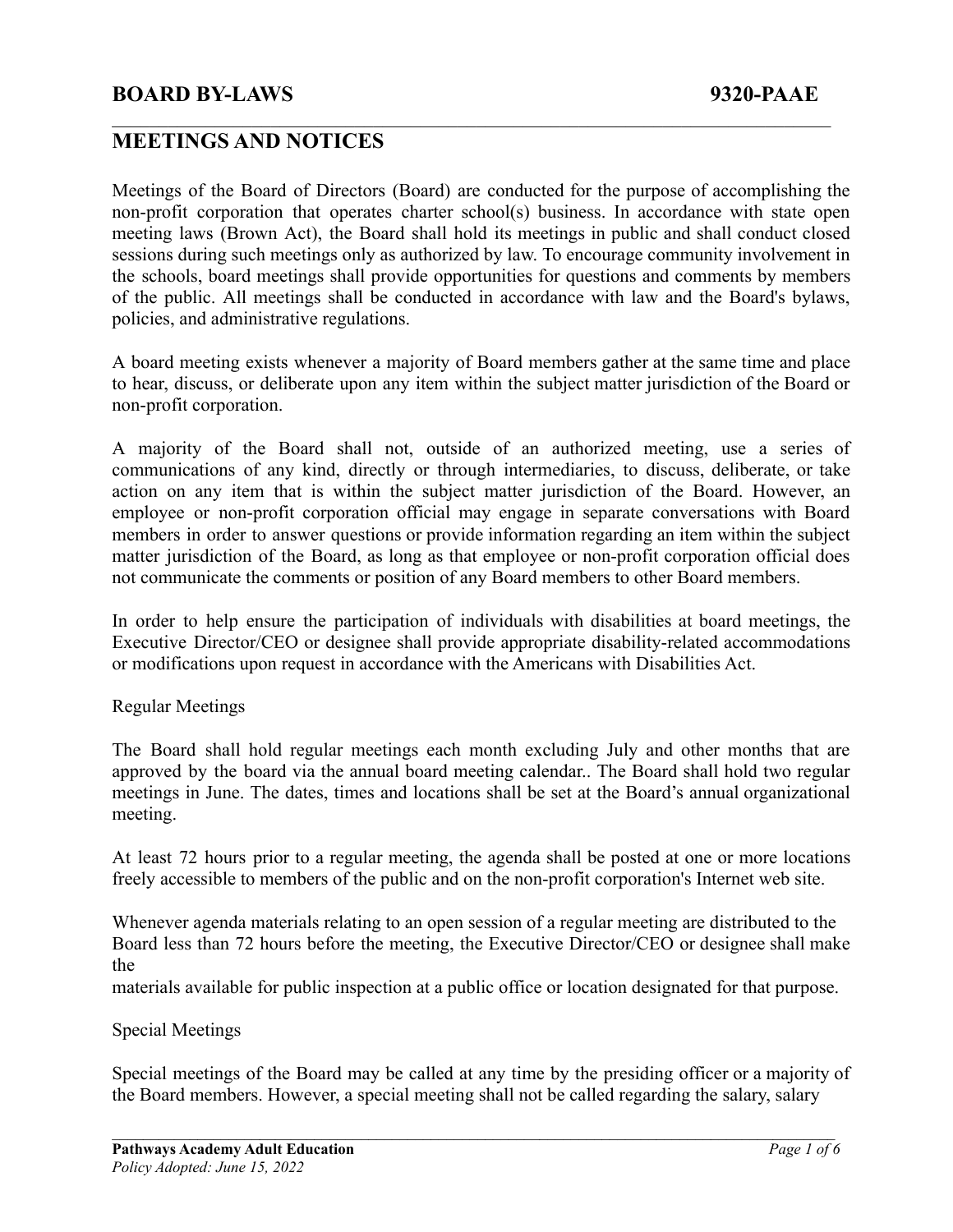# **BOARD BY-LAWS 9320-PAAE**

# **MEETINGS AND NOTICES**

schedule, or other compensation of the Executive Director/CEO, assistant director, or other management employee as described in Government Code 3511.1.

 $\mathcal{L}_\mathcal{L} = \{ \mathcal{L}_\mathcal{L} = \{ \mathcal{L}_\mathcal{L} = \{ \mathcal{L}_\mathcal{L} = \{ \mathcal{L}_\mathcal{L} = \{ \mathcal{L}_\mathcal{L} = \{ \mathcal{L}_\mathcal{L} = \{ \mathcal{L}_\mathcal{L} = \{ \mathcal{L}_\mathcal{L} = \{ \mathcal{L}_\mathcal{L} = \{ \mathcal{L}_\mathcal{L} = \{ \mathcal{L}_\mathcal{L} = \{ \mathcal{L}_\mathcal{L} = \{ \mathcal{L}_\mathcal{L} = \{ \mathcal{L}_\mathcal{$ 

Written notice of special meetings shall be delivered personally or by any other means to all Board members and the local media who have requested such notice in writing. The notice also shall be posted on the non-profit corporation's Internet web site. The notice shall be received at least 24 hours before the time of the meeting. The notice shall also be posted at least 24 hours before the meeting in a location freely accessible to the public. The notice shall specify the time and place of the meeting and the business to be transacted or discussed. No other business shall be considered at this meeting.

Any Board member may waive the 24-hour written notice requirement prior to the time of the meeting by filing a written waiver of notice with the clerk or secretary of the board or by being present at the meeting at the time it convenes.

Every notice of a special meeting shall provide an opportunity for members of the public to directly address the Board concerning any item that has been described in the meeting notice, before or during the item's consideration.

#### Emergency Meetings

In the case of an emergency situation for which prompt action is necessary due to the disruption or threatened disruption of public facilities, the Board may hold an emergency meeting without complying with the 24-hour notice and/or 24-hour posting requirement for special meetings pursuant to Government Code 54956. The Board shall comply with all other requirements for special meetings during an emergency meeting.

An emergency situation means either of the following:

- 1. An emergency, which shall be defined as a work stoppage, crippling activity, or other activity that severely impairs public health and/or safety as determined by a majority of the members of the Board
- 2. A dire emergency, which shall be defined as a crippling disaster, mass destruction, terrorist activity, or threatened terrorist act that poses peril so immediate and significant that requiring the Board to provide one-hour notice before holding an emergency meeting may endanger the public health and/or safety as determined by a majority of the members of the Board

Except in the case of a dire emergency, the Board president or designee shall give notice of the emergency meeting by telephone at least one hour before the meeting to the local media that have requested notice of special meetings. All telephone numbers provided by the media in the most recent request for notification must be exhausted. If telephone services are not functioning, the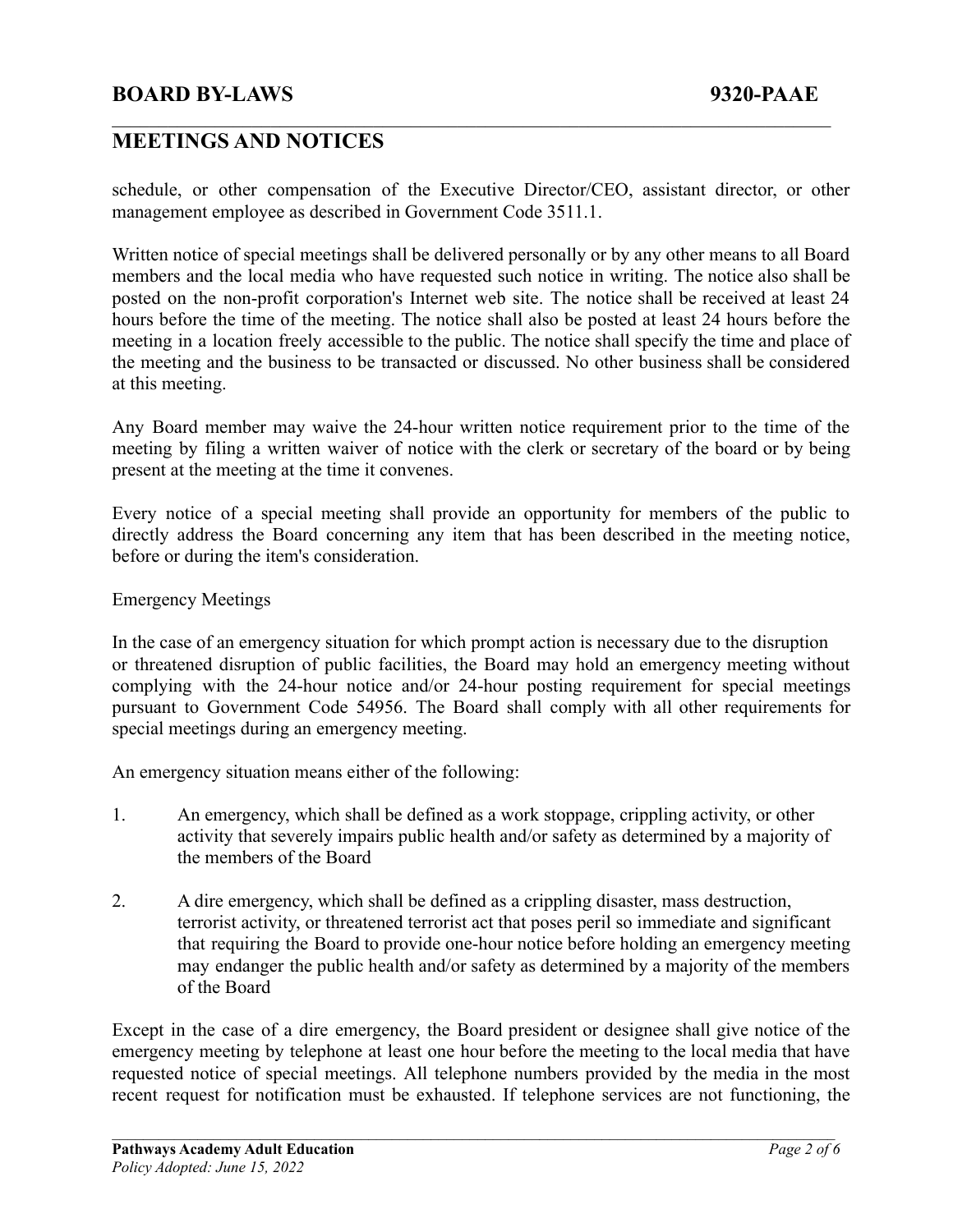#### **BOARD BY-LAWS 9320-PAAE**

# **MEETINGS AND NOTICES**

notice requirement of one hour is waived and, as soon after the meeting as possible, the Board shall notify those media representatives of the meeting and shall describe the purpose of the meeting and any action taken by the Board. In the case of a dire emergency, the Board president or designee shall give such notice at or near the time the member notifies the other members of the Board about the meeting.

 $\mathcal{L}_\mathcal{L} = \{ \mathcal{L}_\mathcal{L} = \{ \mathcal{L}_\mathcal{L} = \{ \mathcal{L}_\mathcal{L} = \{ \mathcal{L}_\mathcal{L} = \{ \mathcal{L}_\mathcal{L} = \{ \mathcal{L}_\mathcal{L} = \{ \mathcal{L}_\mathcal{L} = \{ \mathcal{L}_\mathcal{L} = \{ \mathcal{L}_\mathcal{L} = \{ \mathcal{L}_\mathcal{L} = \{ \mathcal{L}_\mathcal{L} = \{ \mathcal{L}_\mathcal{L} = \{ \mathcal{L}_\mathcal{L} = \{ \mathcal{L}_\mathcal{$ 

The minutes of the meeting, a list of persons the Board president or designee notified or attempted to notify, a copy of the roll call vote, and any actions taken at the meeting shall be posted for at least 10 days in a public place as soon after the meeting as possible.

Adjourned/Continued Meetings

A majority vote by the Board may adjourn/continue any regular or special meeting to a later time and place that shall be specified in the order of adjournment. Less than a quorum of the Board may adjourn such a meeting. If no Board members are present, the secretary or the clerk may declare the meeting adjourned to a later time and shall give notice in the same manner required for special meetings.

Within 24 hours after the time of adjournment, a copy of the order or notice of adjournment/continuance shall be conspicuously posted on or near the door of the place where the meeting was held.

Study Sessions, Retreats, Public Forums, and Discussion Meetings

The Board may occasionally convene a study session or public forum to study an issue in more detail or to receive information from staff or feedback from members of the public.

The Board may also convene a retreat or discussion meeting to discuss board roles and relationships.

Public notice shall be given in accordance with law when a quorum of the Board is attending a study session, retreat, public forum, or discussion meeting. All such meetings shall comply with the Brown Act and shall be held in open session and within the non-profit corporation boundaries.

Other Gatherings

Attendance by a majority of Board members at any of the following events is not subject to the Brown Act provided that a majority of the Board members do not discuss specific non-profit corporation business among themselves other than as part of the scheduled program:

1. A conference or similar public gathering open to the public that involves a discussion of issues of general interest to the public or to school board members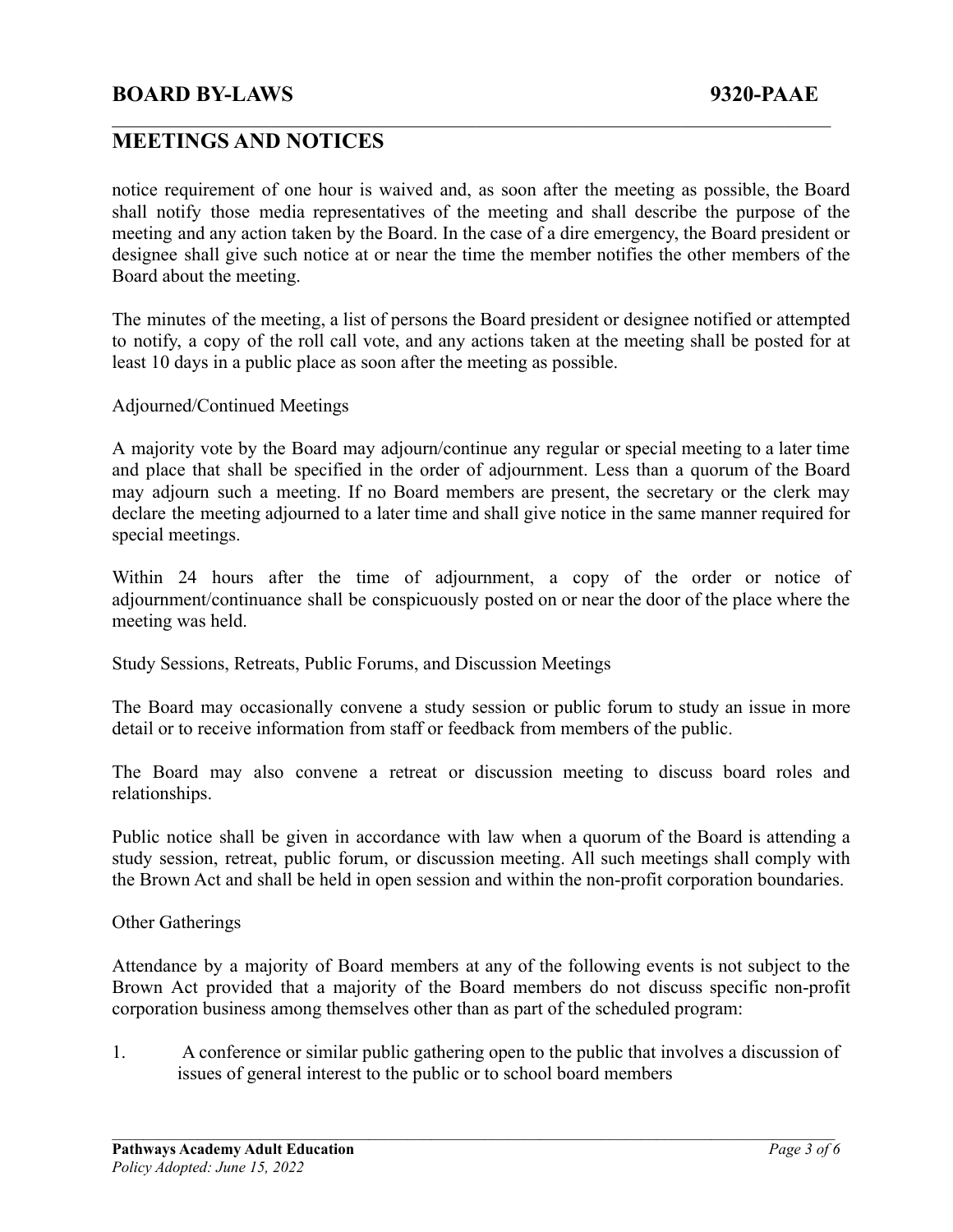# **MEETINGS AND NOTICES**

2. An open, publicized meeting organized by a person or organization other than the non-profit corporation to address a topic of local community concern

 $\mathcal{L}_\mathcal{L} = \{ \mathcal{L}_\mathcal{L} = \{ \mathcal{L}_\mathcal{L} = \{ \mathcal{L}_\mathcal{L} = \{ \mathcal{L}_\mathcal{L} = \{ \mathcal{L}_\mathcal{L} = \{ \mathcal{L}_\mathcal{L} = \{ \mathcal{L}_\mathcal{L} = \{ \mathcal{L}_\mathcal{L} = \{ \mathcal{L}_\mathcal{L} = \{ \mathcal{L}_\mathcal{L} = \{ \mathcal{L}_\mathcal{L} = \{ \mathcal{L}_\mathcal{L} = \{ \mathcal{L}_\mathcal{L} = \{ \mathcal{L}_\mathcal{$ 

- 3. An open and noticed meeting of another body of the non-profit corporation
- 4. An open and noticed meeting of a legislative body of another local agency
- 5. A purely social or ceremonial occasion
- 6. An open and noticed meeting of a standing committee of the Board, provided that the Board members who are not members of the standing committee attend only as observers

Individual contacts or conversations between a Board member and any other person are not subject to the Brown Act.

#### Location of Meetings

Meetings shall not be held in a facility that prohibits the admittance of any person on the basis of ancestry or any characteristic listed in Government Code 11135, including, but not limited to, religion, sex, or sexual orientation. In addition, meetings shall not be held in a facility which is inaccessible to individuals with disabilities or where members of the public must make a payment or purchase in order to be admitted.

Meetings shall be held within the non-profit corporation boundaries, except to do any of the following:

- 1. Comply with state or federal law or court order or attend a judicial or administrative proceeding to which the non-profit corporation is a party
- 2. Inspect real or personal property which cannot conveniently be brought into the non-profit corporation, provided that the topic of the meeting is limited to items directly related to the property
- 3. Participate in meetings or discussions of multi-agency significance, provided these meetings are held within one of the other agencies' boundaries, with all participating agencies giving the notice required by law
- 4. Meet in the closest meeting facility if the non-profit corporation has no meeting facility within its boundaries or if its principal office is located outside the non-profit corporation
- 5. Meet with elected or appointed state or federal officials when a local meeting would be impractical, solely to discuss legislative or regulatory issues affecting the non-profit corporation over which the state or federal officials have jurisdiction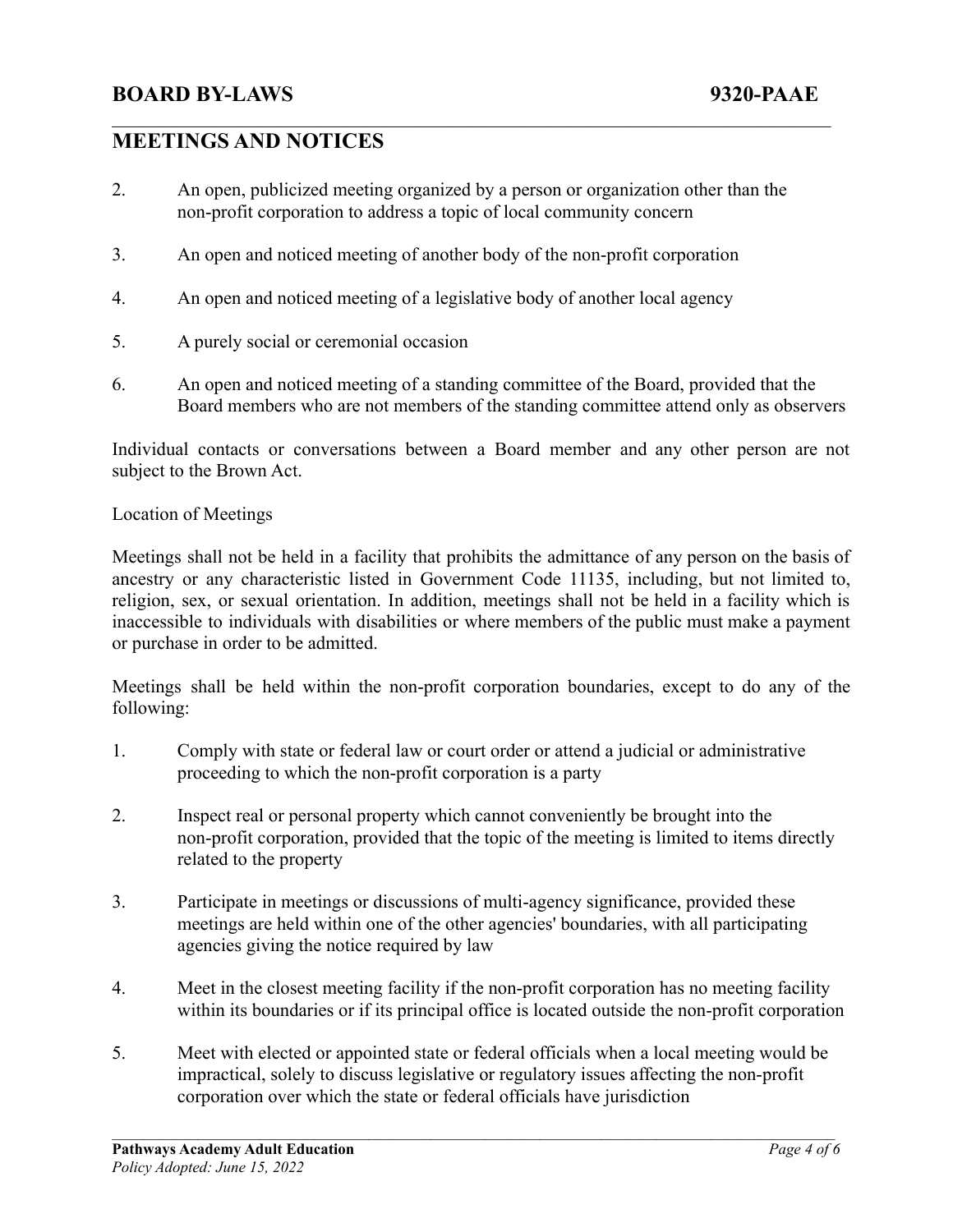# **MEETINGS AND NOTICES**

6. Meet in or near a facility owned by the non-profit corporation but located outside the non-profit corporation, provided the meeting agenda is limited to items directly related to that facility

 $\mathcal{L}_\mathcal{L} = \{ \mathcal{L}_\mathcal{L} = \{ \mathcal{L}_\mathcal{L} = \{ \mathcal{L}_\mathcal{L} = \{ \mathcal{L}_\mathcal{L} = \{ \mathcal{L}_\mathcal{L} = \{ \mathcal{L}_\mathcal{L} = \{ \mathcal{L}_\mathcal{L} = \{ \mathcal{L}_\mathcal{L} = \{ \mathcal{L}_\mathcal{L} = \{ \mathcal{L}_\mathcal{L} = \{ \mathcal{L}_\mathcal{L} = \{ \mathcal{L}_\mathcal{L} = \{ \mathcal{L}_\mathcal{L} = \{ \mathcal{L}_\mathcal{$ 

- 7. Visit the office of the non-profit corporation's legal counsel for a closed session on pending litigation, when doing so would reduce legal fees or costs
- 8. Attend conferences on non-adversarial collective bargaining techniques
- 9. Interview residents of another non-profit corporation regarding the Board's potential employment of an applicant for Executive Director/CEO of the non-profit corporation
- 10. Interview a potential employee from another non-profit corporation

Meetings exempted from the boundary requirements, as specified in items #1-10 above, shall still be subject to the notice and open meeting requirements for regular and special meetings when a quorum of the Board attends the meeting.

If a fire, flood, earthquake, or other emergency renders the regular meeting place unsafe, meetings shall be held for the duration of the emergency at a place designated by the Board president or designee, who shall so inform all news media who have requested notice of special meetings by the most rapid available means of communication.

#### Teleconferencing

A teleconference is a meeting of the Board in which Board members are in different locations, connected by electronic means through audio and/or video.

The Board may use teleconferences for all purposes in connection with any meeting within the Board's subject matter jurisdiction. All votes taken during a teleconference meeting shall be by roll call.

During the teleconference, at least a quorum of the members of the Board shall participate from locations within the non-profit corporation boundaries.

Agendas shall be posted at all teleconference locations and shall list all teleconference locations whenever they are posted elsewhere. Additional teleconference locations may be provided to the public.

All teleconference locations shall be accessible to the public. All teleconferenced meetings shall be conducted in a manner that protects the statutory and constitutional rights of the parties or the public appearing before the Board, including the right of the public to address the Board directly